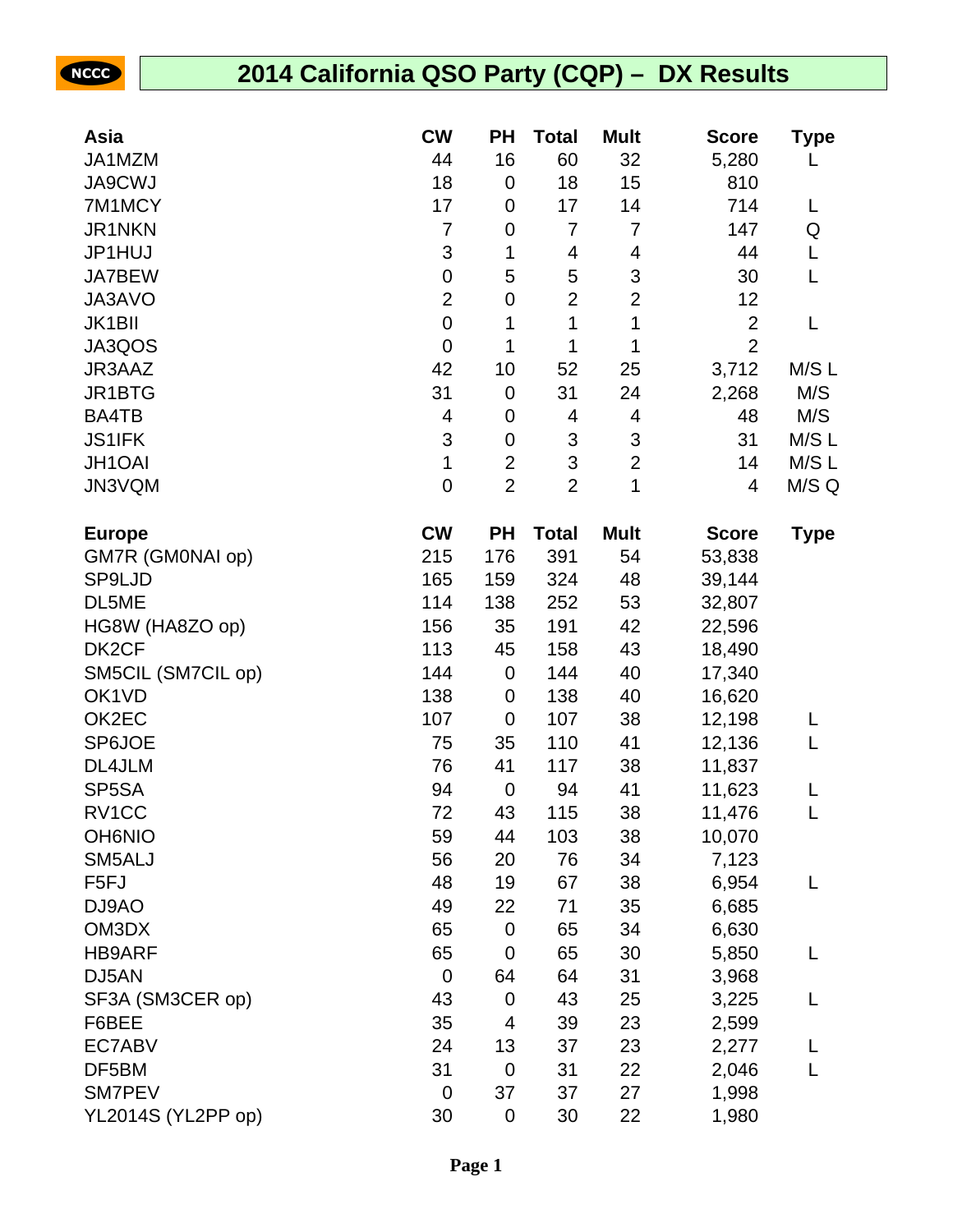NCCC

## **2014 California QSO Party (CQP) – DX Results**

| <b>Europe</b>        | <b>CW</b>        | <b>PH</b>      | <b>Total</b>   | <b>Mult</b>    | <b>Score</b>   | <b>Type</b> |
|----------------------|------------------|----------------|----------------|----------------|----------------|-------------|
| OH6ECM               | $\mathbf 0$      | 41             | 41             | 24             | 1,968          | L           |
| DL3XM                | 27               | $\mathbf 0$    | 27             | 19             | 1,567          |             |
| YO3GNF               | 25               | $\mathbf 0$    | 25             | 17             | 1,275          |             |
| ON3ND                | 21               | $\pmb{0}$      | 21             | 18             | 1,161          | L           |
| M5Z (JK3GAD op)      | 20               | $\pmb{0}$      | 20             | 16             | 960            | L           |
| SQ5M                 | 19               | 0              | 19             | 16             | 936            | L           |
| OK1FCA               | 18               | $\mathbf 0$    | 18             | 16             | 864            | L           |
| G4FDC                | 15               | $\mathbf 0$    | 15             | 14             | 630            | L           |
| G4NXG/M (G4NXG op)   | $\mathbf 0$      | 11             | 11             | 11             | 253            | L M         |
| G4JFS                | $\boldsymbol{0}$ | 10             | 10             | 10             | 210            | L           |
| LI9NKA               | $\boldsymbol{0}$ | 10             | 10             | 7              | 140            | L           |
| SP2RIQ               | $\boldsymbol{0}$ | 8              | 8              | $\overline{7}$ | 119            | L           |
| SM5CSS               | 6                | $\pmb{0}$      | 6              | 6              | 108            | L           |
| LZ4TU                | 7                | 0              | $\overline{7}$ | 5              | 105            | L           |
| SE3Y (SM3SJN op)     | $\mathbf 0$      | 6              | 6              | 6              | 72             |             |
| DJ3CS                | 4                | $\pmb{0}$      | 4              | 4              | 54             | L           |
| LZ1DNY               | 3                | 0              | 3              | $\overline{c}$ | 18             | L           |
| PA3DTR               | $\boldsymbol{0}$ | 1              | 1              | 3              | 9              | L           |
| SP3DIK               | 1                | $\mathbf 0$    | 1              | 1              | 3              |             |
| ON <sub>2</sub> AD   | $\mathbf 0$      | 1              | 1              | 1              | $\overline{2}$ | Q           |
| 9A2EU                | 116              | 44             | 160            | 39             | 17,004         | M/S         |
| LY5W (+ LY2NFT)      | 99               | 32             | 131            | 37             | 13,394         | M/S L       |
| <b>SP6NIC</b>        | 82               | $\mathbf 0$    | 82             | 38             | 9,348          | M/S L       |
| OQ5M (ON5ZO op)      | 38               | 52             | 90             | 28             | 6,104          | M/S         |
| DF <sub>2</sub> RG   | $\mathbf 0$      | 76             | 76             | 37             | 5,661          | M/S         |
| PA3AAV               | 52               | $\mathbf 0$    | 52             | 30             | 4,680          | M/S         |
| LZ1JZ                | 19               | 29             | 48             | 23             | 2,679          | M/S         |
| IK2AOO               | 41               | $\pmb{0}$      | 41             | 20             | 2,460          | M/S         |
| DM3VPJ               | 5                | 0              | 5              | 6              | 99             | M/S Q       |
| <b>North America</b> | <b>CW</b>        | <b>PH</b>      | <b>Total</b>   | <b>Mult</b>    | <b>Score</b>   | <b>Type</b> |
| XE <sub>2</sub> S    | 43               | $\overline{0}$ | 43             | 23             | 2,967          | L           |
| Oceana               | <b>CW</b>        | <b>PH</b>      | <b>Total</b>   | <b>Mult</b>    | <b>Score</b>   | <b>Type</b> |
| T32AZ                | $\Omega$         | 35             | 35             | 19             | 1,330          |             |
| VK4TT                | 14               | $\mathbf 0$    | 14             | 12             | 504            | L           |
| <b>South America</b> | <b>CW</b>        | <b>PH</b>      | <b>Total</b>   | <b>Mult</b>    | <b>Score</b>   | <b>Type</b> |
| PY2NY                | 12               | 12             | 24             | 14             | 840            | L           |
| PS1M (PY1MK op)      | 32               | $\pmb{0}$      | 32             | 23             | 2,208          | M/S L       |

**Checklogs:** DH2PL, HA3UU, IK2WZM, M0CFW, OK2PAY, S51MA.